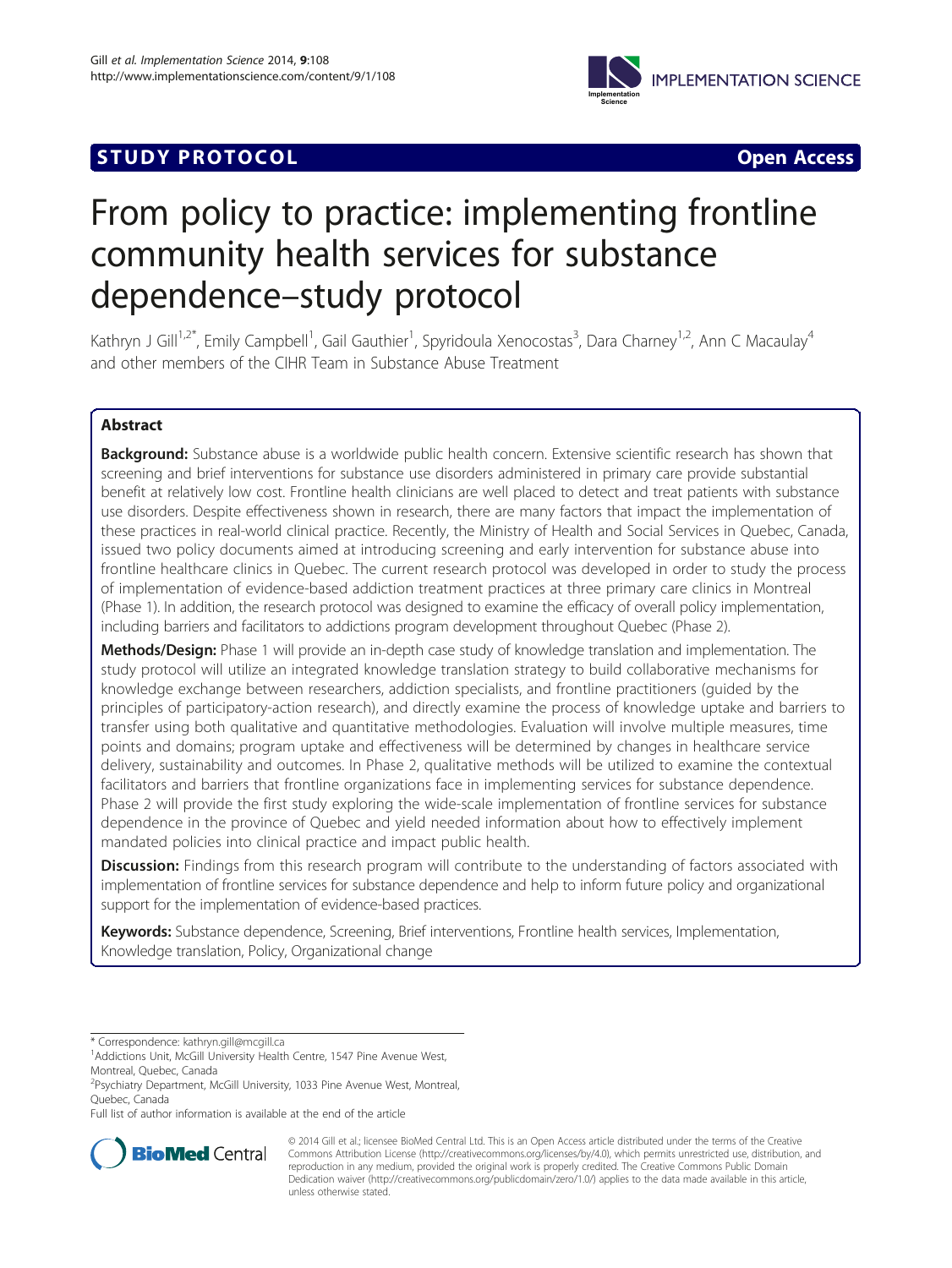## Background

Alcohol and drug abusers are among the highest cost users of the healthcare system in North America. For example, the total annual healthcare costs of tobacco, alcohol and drugs in the United States is estimated at \$137 billion, while the overall costs including health care, crime and lost work productivity is estimated at more than \$600 billion [[1\]](#page-6-0). The total economic costs of substance dependence in Canada alone have been estimated at approximately \$40 billion annually [[2\]](#page-6-0). Research has repeatedly demonstrated that effective treatment reduces health and social service demand by substance abusers and their family members [\[3](#page-6-0)-[5\]](#page-6-0). Thus, effective and timely intervention at primary points of contact with the healthcare system could produce a significant reduction in the long term morbidity associated with untreated substance dependence<sup>a</sup> such as HIV/AIDS, hepatitis B and C, tuberculosis and liver cirrhosis, as well as improvements in psychosocial functioning and quality of life. However, frontline practitioners often fall short in identification of problem alcohol and drug users, as well as in the delivery of appropriate interventions [\[6](#page-6-0)-[8\]](#page-6-0).

Extensive scientific research has shown that screening and brief interventions for substance use disorders administered in primary care provide substantial benefit at relatively low cost [[9](#page-6-0)[-13](#page-7-0)]. Brief interventions (BI) are typically defined as consisting of five (or fewer) sessions, and include an assessment of alcohol/drug intake, feedback on negative consequences, clear advice to reduce or abstain, motivational techniques to enhance self-efficacy, as well as manuals and information on self-help groups and other resources within the community. A large body of evidence now shows that BI tends to perform as well as more extended treatments over a wide range of outcomes [[14](#page-7-0)]. Most recently, large scale international studies conducted by the World Health Organization demonstrated the effectiveness of BI for illicit drug abuse [\[15\]](#page-7-0).

Despite the potential advantages of initiating treatment in primary care, there continues to be considerable disparity between new knowledge generated by research and clinical practice [\[8,](#page-6-0)[16](#page-7-0)]. Although there are a large number of positive research studies and recommendations to routinely carry out screening and BI in primary care, there has been little movement toward adopting it [[17](#page-7-0)-[21](#page-7-0)]. This has been attributed to a lack of effective knowledge transfer to frontline health services. Thus, finding methods to enhance knowledge translation and further understanding of frontline practitioners' resistance to adopting evidence-based research are key elements in the knowledge translation process [\[22,23](#page-7-0)]. Research-based interventions are often perceived as being incompatible with clinical practice because they fail to take the unique culture and context of community services into consideration. Consequently, it has been suggested that researchers go beyond asking

questions about the 'efficacy' of interventions under ideal circumstances, to questions of 'will it work?' or 'is it worth it?,' in specific local circumstances [[24](#page-7-0)].

## Quebec, Canada-a unique opportunity to study the implementation of frontline services for substance dependence

The re-structuring of healthcare services in Quebec, Canada, instituted by the Ministry of Health and Social Services of Quebec (MSSS) offered a new and particularly unique opportunity to study the implementation of frontline services for substance dependence. The MSSS recently issued provincial policies for addictions prevention and early intervention titled 'Plan d'action interministériel en toxicomanie 2006–2011' (Action Plan on Addiction) and 'Offre de service-Orientations relatives aux standards d'accès, de continuité, de qualité, d'efficacité et d'efficience: Programme-Services dépendance, 2007– 2012' (Addictions Program and Services) [\[25,26\]](#page-7-0). These policies provide examples of a system-wide effort to drive changes in frontline healthcare practices. The initial 'Action Plan on Addiction' outlined a collaborative effort of the MSSS and other governmental ministries to address prevention and early intervention for substance use disorders. The follow-up policy document 'Addictions Program and Services' mandated province-wide integration, coordination and continuity of care to be provided by frontline Health and Social Services Centres called Centre de santé et de services sociaux (CSSS) and second line addictions treatment centres (CRPAT), promoting a population-based approach to prevention, screening, early intervention and treatment of substance problems in Quebec.

The CSSS are responsible for overseeing the primary health, mental health and social services needs of specific geographical regions in Quebec [[27](#page-7-0)]. In the policy documents described above, the CSSS were mandated to provide services for a) screening<sup>b</sup> for alcohol, drug and gambling problems and orientation to appropriate services; b) early intervention; c) psychosocial follow-up during specialized treatment; d) methadone maintenance with psychosocial and medical follow-up; and e) detoxification with psychosocial follow-up. It is notable that while the rationale for the program and the services to be developed were outlined within the Action Plan on Addiction and the Addictions Program and Services policy documents [\[25,26](#page-7-0)], the methods of implementation were not specified. Thus, each CSSS was responsible for developing an addictions program that best fit their regions' needs, and developing their own implementation methods and time lines. It is within the context of the MSSS Action Plan on Addiction that the current research protocol was developed. Phase 1 of the protocol was designed to test specific implementation methods based upon principles of integrated knowledge translation and participatory action research [[28](#page-7-0)-[31](#page-7-0)].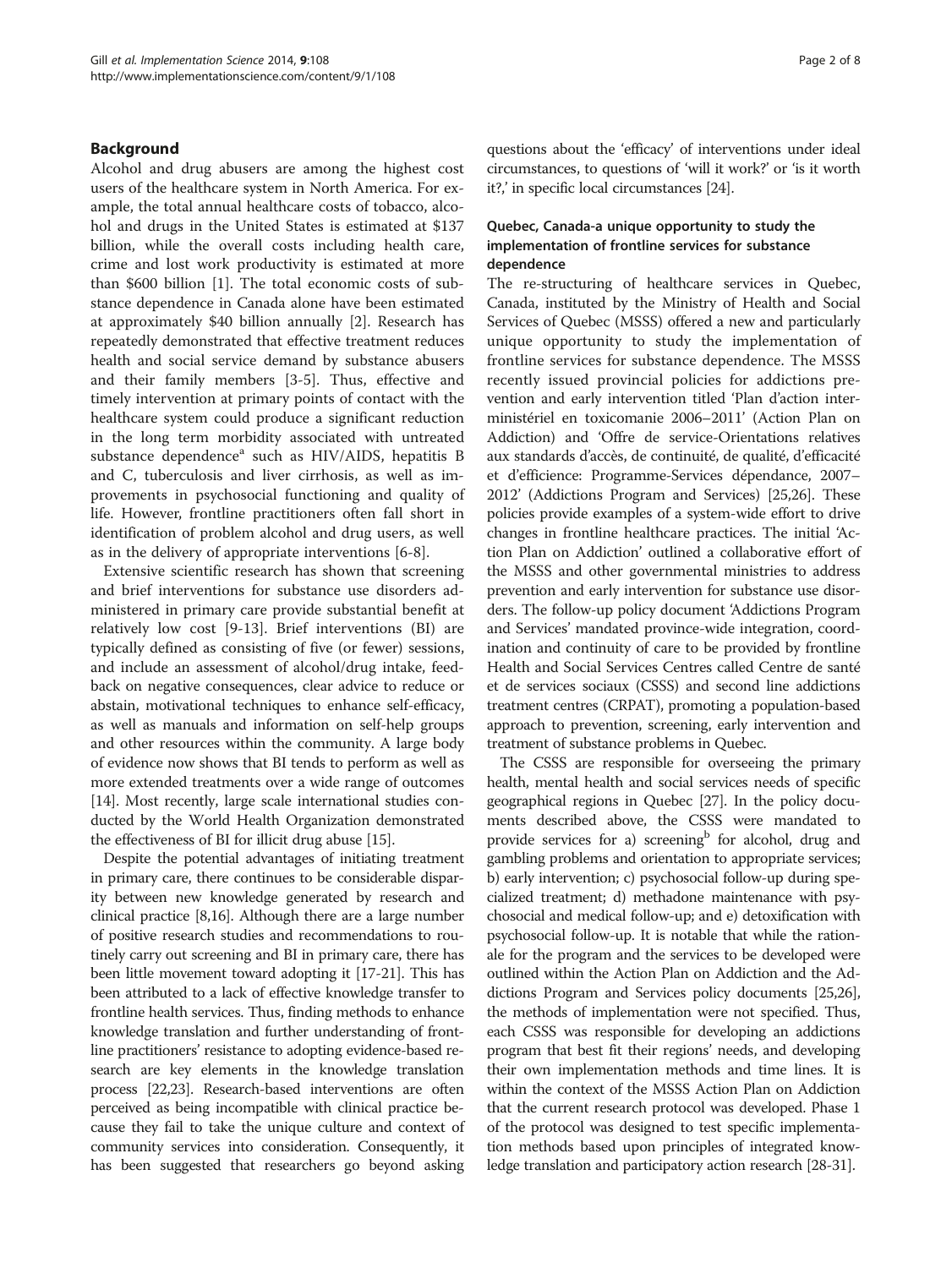Phase 2 of the protocol was designed to examine factors influencing wide-scale implementation of frontline services for substance dependence in the province of Quebec. In this context, it is notable that to date there has been no examination of the impact of the MSSS policies on the development of frontline addictions services in Quebec.

#### Conceptual framework

The research program was designed by a team of researchers, clinicians and administrators with broad expertise in addictions, primary care, mental health, family medicine, participatory action research, and knowledge translation research. The partnership included the Addictions Unit of the McGill University Health Centre (MUHC), the CSSS de la Montagne and Participatory Research at McGill (PRAM). Throughout the research process, the Team will utilize an integrated knowledge translation (iKT) strategy to build collaborative mechanisms for knowledge exchange between researchers, addiction specialists and practitioners [\[29,30\]](#page-7-0). Incorporation of knowledge has been described as a transforming process (e.g., adding new experiences and information to existing knowledge, dialogue with colleagues, identifying beliefs and feelings about new information) rather than a linear transfer of information into practice [\[32\]](#page-7-0). Successful iKT has been described as an interactive process involving a bi-directional flow of knowledge between researchers and users during all stages of protocol development in a collaborative process [[28,29,33-35\]](#page-7-0).

The research will directly examine the process of knowledge uptake and barriers to transfer using both qualitative and quantitative methodologies. Evaluation will involve multiple measures, time points and domains, taken from the perspective of multiple stakeholders. Thus, research in 'real-world' clinical settings will be conducted and extensive evaluation mechanisms will be put in place in to assess the outcomes and impact of the treatment program, as well as the networking, teambuilding, and knowledge transfer activities.

The knowledge translation strategies adopted in Phase 1 of the research were also guided by the conceptual framework outlined in the Ottawa Model for Research Use [[36\]](#page-7-0). The Ottawa Model was developed to help guide the transfer of research innovations into practice, and it is an example of a planned change theory aimed at affecting change at the organizational level [\[37](#page-7-0)]. The Ottawa Model assesses key elements related to the innovation, the potential adopters, and the practice environment for barriers and facilitators that could influence adoption. Knowledge translation strategies are selected and monitored, followed by on-going monitoring of the innovation's adoption throughout the organization, and finally an evaluation of the outcomes or impact of the innovation.

The distinct steps in this conceptual framework helped to guide the research team throughout Phase 1.

#### Objectives and specific aims

Phase 1 will utilize an iKT strategy to build collaborative mechanisms for knowledge exchange between researchers, addiction specialists and frontline practitioners, and directly examine the process of knowledge uptake and barriers to transfer using both qualitative and quantitative methodologies. Phase 2 will explore the process of policy dissemination, and the level of adoption and implementation of frontline services for substance dependence throughout the province of Quebec.

#### Specific aims:

- 1. To study the effectiveness of the integrated knowledge transfer and program implementation process. Evaluation will involve multiple domains (attitudes, readiness for change, training needs, knowledge, confidence in clinical skills, satisfaction with training and the iKT process) taken from the perspective of multiple stakeholders using a variety of methods including questionnaires, focus groups, and in-depth key informant interviews. Measures will be taken to monitor utilization of the program components by frontline staff. Evaluation will be conducted over the six-month baseline period prior to training and program implementation (Time 1), immediately after training and program implementation (Time 2), and at the one-year (Time 3) follow-up time points (Phase 1).
- 2. To measure changes in service provision following program implementation using chart reviews as well as administrative databases provided by the provincial health database RAMQ (Régie de l'assurance maladie du Québec) (Phase 1). Service delivery will be measured using a pre-post design in which the numbers of patients screened, diagnosed and treated will be monitored over a six-month baseline period prior to training and program implementation (Time 1), as well as at Times 2 and 3 (Phase 1).
- 3. To determine the barriers and facilitators associated with implementation of frontline services for substance dependence in Quebec (Phase 1 and Phase 2).
- 4. To determine the level of program development and service implementation across the province of Quebec based on government policies in addiction services (Phase 2).

## Methods

Phase 1 is a pre-post mixed-methods design, with observations at multiple points in time, with one case intervention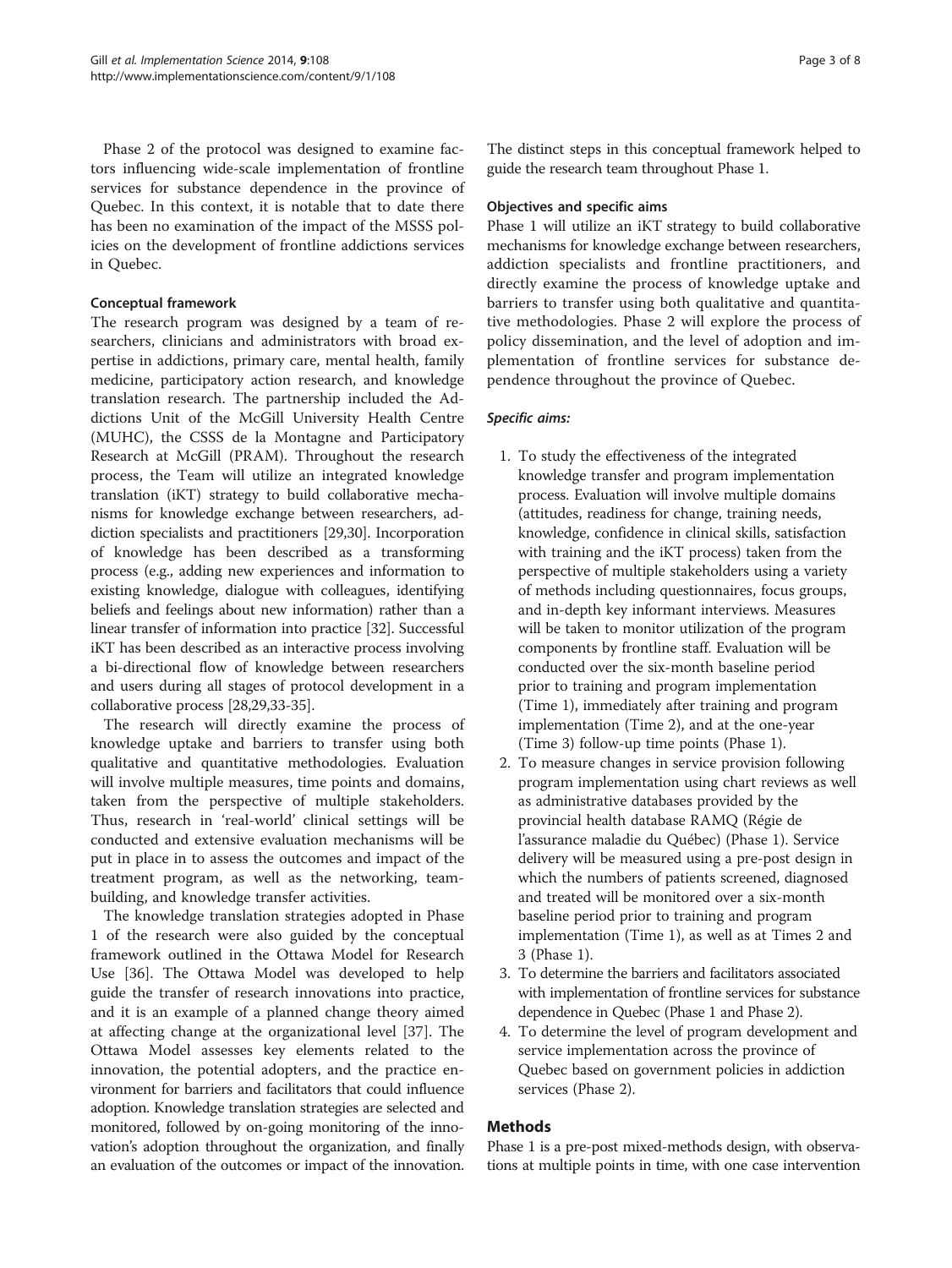CSSS and one comparison CSSS site. The intervention CSSS consists of three local health clinics located in Montreal. Participants will be frontline healthcare providers (social workers, nurses, and master's level counsellors and other allied health professionals), and management from the community health teams at the CSSS working in adult and youth mental health, teams for youth and families at risk, and other general psychosocial health services. Staff directories will be provided by the organizations, and the identified teams will be invited to participate in the research by the Team research coordinator.

## Intervention

## Training program

The training program titled 'Treating Substance Dependence and Mental Illness: Tools for the Front Line Practitioner' was designed by addictions specialists from the Addictions Unit of the MUHC to facilitate the adoption of evidence-based practices by frontline practitioners. The intended end-users are the physicians, nurses, and other health professionals within primary healthcare clinics who are likely to encounter drug or alcohol abusers in their daily practice. This comprehensive training program for screening and brief interventions will be used as a starting point to be tailored and implemented based on the participants' reported needs. The program consists of clinical guidelines and best practices for treatment, as well as training modules that make use of case studies, videotaped interviews, role-play using actors, interactive lectures and workshops. Modules include materials related to screening, assessment, diagnostic criteria, pharmacotherapy, brief intervention (using a validated fivesession abstinence-oriented brief intervention program developed and tested at the Addictions Unit), as well as the identification and treatment of co-morbid mental illness.

## Transfer method

As part of the iKT approach, the Team chose an implementation method that will involve a collaborative approach through the insertion of an experienced, certified addictions specialist (Addictions Program Coordinator) into the frontline community health teams involved in the project. During the preparation phase, the Addictions Program Coordinator will be hired and complete further specialized training in the principles and practices of iKT [\[28](#page-7-0)]. The Team objectives for the training are to provide tailored comprehensive evidence-based training to health workers in order to increase participants' knowledge, confidence and skills in substance dependence and co-morbid mental health, and to increase participants' use of screening and brief interventions to

better address the needs of clients experiencing substance dependence and co-morbid mental health problems.

Over an 18-month training and implementation period, the APC will a) act as a liaison among team members (university-based addiction specialists, administrators, frontline staff ); b) evaluate the current conditions of practice at each clinic; c) arrange for training of designated frontline staff on all the treatment program modules; and d) implement the treatment program in all clinics, in collaboration with the health professionals and administrators of the CSSS. Implementation in this context will involve the development of treatment protocols and procedures that are tailored to each clinic, and developed jointly with the practitioners on-site. Note that the APC will not directly provide clinical care during the implementation period, and that examination of the process of implementation and measurement of program effectiveness (outcomes for patients, changes in healthcare service delivery) will be conducted by a separate, independent research team consisting of a Clinical Research Coordinator and Research Assistants. A Training Committee will be developed in order to collaboratively plan the knowledge translation and training activities at the local community service centres. Decisions regarding who and how many to train, and their expected role will be made by the CSSS management team. A second CSSS will be used as the control site, receiving no intervention.

## Phase 1 data collection & analysis Interviews & focus groups

The semi-structured interview guide will explore frontline practitioners' and managers' current knowledge, attitudes, confidence and practices related to substance dependence, in addition to their perceived training needs and opinions regarding potential barriers for implementing services for screening and brief intervention. Interviews and focus groups will be audio recorded, transcribed verbatim, and subsequently verified by research assistants and the research coordinator to ensure accuracy and comprehensiveness. Interviews will take place at multiple time points: pre- and post- training and implantation of the APC. Qualitative analysis will be conducted by experienced data analysts guided by the interpretive description design [\[38](#page-7-0)] and the framework analysis method [[39](#page-7-0)], which involves inductive or emergent coding, while still allowing for the inclusion of a priori coding. A fivestep process was followed including: familiarization with the data, identifying a thematic framework, indexing of themes, charting, mapping, and interpretation. Qualitative analysis software, QSR Nvivo 9 (QSR International) will be used to aid in the systematic indexing, coding and organization of the data. Analysis of qualitative data will identify social, cultural and organizational factors affecting the uptake of practice recommendations among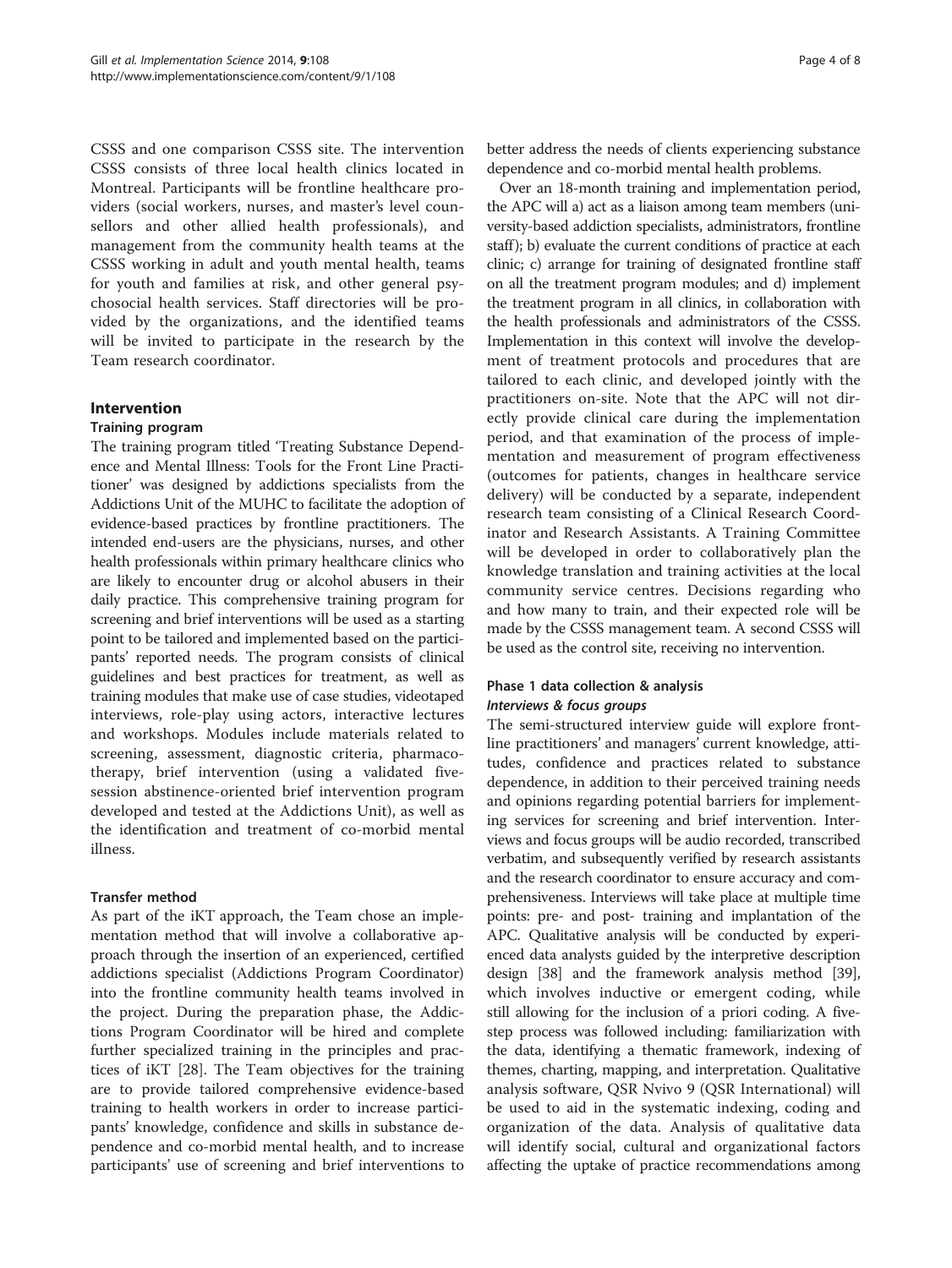practitioners. Coding and analysis will be conducted independently by several analysts in order to establish consensus of the main themes. Qualitative and quantitative data from the APC's process recording will also be used to add depth to the qualitative analysis, triangulate the interview and questionnaire data and further identification of the perceived barriers to program implementation. Systemic, structural and staff-level barriers will be evaluated. Regular partnership meetings with the CSSSs will allow for further discussion and interpretation by all the research team members.

## Questionnaires

#### Evidence-based practice attitude scale (EBPAS)

The EBPAS is a well validated tool that was developed to assess mental health service providers' willingness to adopt an innovation given their attitudes toward the use of evidence-based practices (EBP) [\[40,41](#page-7-0)]. This 15-item questionnaire has four subscales: Appeal, Requirements, Openness and Divergence. This questionnaire is widely used in implementation research; it has been well validated [[40](#page-7-0),[42](#page-7-0)] and shown to be reliable and generalizable [[41\]](#page-7-0). Statistical analysis of all questionnaires will be completed using SPSS Version 21 (IBM Ltd).

#### Organizational readiness for change (ORC)

The organizational readiness for change (ORC) assessment focuses on organizational traits that predict program change, and it was specifically designed in relation to substance dependence [[43](#page-7-0)]. The ORC measures the impact of organisational functioning on knowledge transfer using a 115-item Likert-type scale with items grouped conceptually in four areas-motivation for change, resources, staff attributes, and organisational climate-across 18 scales [[43,44](#page-7-0)]. The ORC has been validated [\[43](#page-7-0)], and shown to have good predictive validity [\[45](#page-7-0)]. The characteristics of an organisation's climate that facilitate change [\[46](#page-7-0)] and the concept of readiness for change [\[47](#page-7-0)] are issues central to the adoption and routine use of innovative practices in mental health and community health services. Overall, the ORC was selected for use as it can contribute to the study of organizational change by identifying the functional barriers involved [\[43](#page-7-0)].

#### Socio-demographic questionnaire

A socio-demographic questionnaire assessed basic demographics including age, sex and education for all participants. Additional questions were included in order to assess professional experience working in mental health and addiction services, and training specific to substance use disorders.

#### Patient chart review & service provision data

One of the objectives of the Phase 1 data collection will be to measure changes in service provision at each clinic site. Data will be collected prior to training and program implementation (Time 1); immediately after training and program implementation (Time 2), and at the one-year (Time 3) follow-up time points.

Outcome measures for this objective will be pre-post measures of the number and percentage of presenting patients screened and assessed for addiction and comorbid mental health problems at each of the clinics, the number and percentage of the clinic population at each clinic identified with substance use disorders with or without co-morbid mental illness, the number, percentage and type of different interventions completed (including screening, assessment, detoxification, psychiatric evaluation, and BI), and the number of referrals to secondary specialized services. In addition, information will be gathered on total health service utilization (number and length of different interventions, number of sessions and number of different practitioners involved in the management of each case). This information will be gathered from patient charts, as well as administrative databases obtained from the provincial health services (RAMQ).

#### Phase 2 summary

Phase 2 is conceptually informed by the early stages of Phase 1 and will include data gathering from additional CSSS throughout the province of Quebec. It builds on the qualitative component of the initial design, replicating some of its original aims and expanding its scope in order to allow for conceptual continuity and for analytical generalizability. Semi-structured interviews with managers and staff at each CSSS will be conducted in order to evaluate how frontline services for addiction and substance dependence have developed in various parts of the province. The interviews with managers and staff will document service provision as well as organizational policies and practices. More broadly, Phase 2 will investigate the implementation of a government policy in primary healthcare settings, identifying the factors acting as facilitators and barriers to the adoption of government initiatives at the community health services level in the province of Quebec.

## Phase 2 participants

The Phase 2 sites will be selected from among the 94 CSSSs in the province of Quebec. An initial letter of invitation to participate in the research study will be sent out to all CSSSs in Quebec in order to determine interested organizations. Given the need for local ethics involvement, it is important to ascertain interest in participating prior to site selection and ethics procedures. A purposeful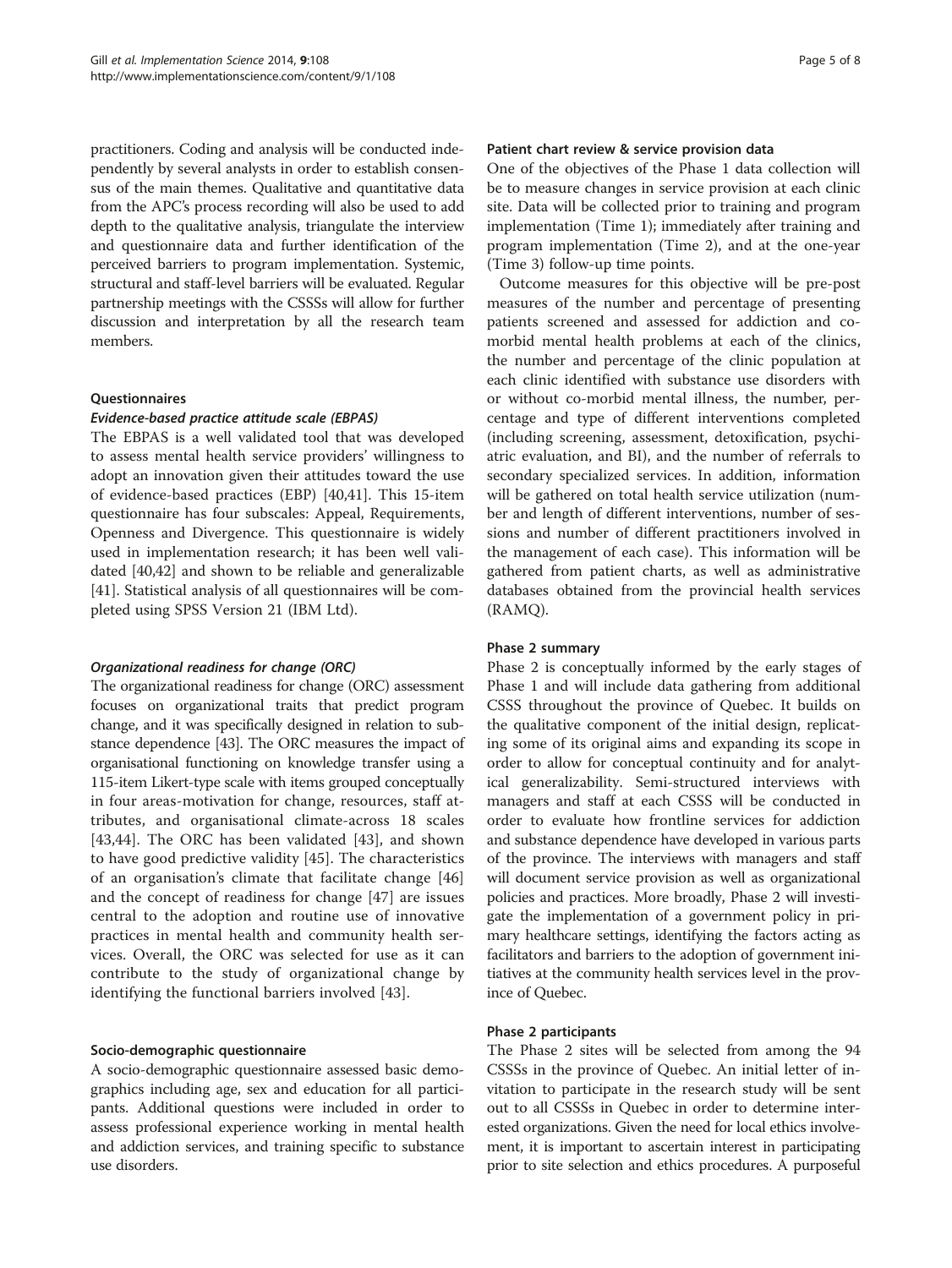sampling strategy will be used to select 21 interested CSSSs in order to explore the services and implementation process within diverse contexts and geographical regions.

A maximum of four key informants will be recruited at each of the selected CSSSs for a maximum of 84 participants. The interviews will be conducted with key informants whose professional position within the CSSS is closely related to the Addictions Programme-services development and implementation. Following a logic of purposive stakeholder sampling [[48\]](#page-7-0), where the major stakeholders are identified and selected based on potential involvement in the decision-making processes related to the Addictions program within their CSSS. The positions selected for recruitment depend on the organizational layout of each site but are similar to: a) Director of Services (e.g., general services, specific services, mental health services, public health, or community health), b) Coordinator of services (addictions services, mental health services, public health, or community health), c) Program Manager (for addictions services or mental health services), and d) Frontline healthcare professional designated to work in addictions. Potential participants will be contacted and invited to participate once ethics approval has been obtained.

## Phase 2 data collection & analysis

Data for the Phase 2 objectives will be collected through semi-structured interviews (with supplemental completion of a checklist of current frontline services for addictions); interviews will be approximately 1.5 hours in duration. Interviews will be audio recorded and transcribed verbatim by a research assistant. Transcriptions will be subsequently reviewed by another research assistant to ensure accuracy and comprehensiveness. Nvivo 9 (QSR International) qualitative data analysis software will be used to manage the qualitative data. The coding strategy will be based on variables associated with the frontline services outlined in the addiction program and services as well as themes emerging over the course of the project. Analysis will be completed through a process of familiarization with the data through multiple readings of the transcripts, identification of major themes and lineby-line coding, and guided by the framework analysis method, similar to Phase 1 [[39](#page-7-0)]. Data will be sorted by case (CSSS) as the main unit of analysis to allow an indepth exploration of each CSSS and a comparison of cases. Data from the different case participants will be triangulated to increase the validity of the CSSS case descriptions, and when available, case documentation such as organizational guidelines and strategic plans will be reviewed and integrated for a more thorough understanding of the process and level of implementation of frontline addiction services at each site.

#### Ethical approval

Phase 1 study procedures have been approved by both the MUHC Research Ethics Board and the Research Ethics Committee of the partner CSSS, and endorsed by the local ethics committee from the comparison CSSS. For Phase 2, as per the provincial multicentre ethics procedure, one of the CSSS's Research Ethics Committees is acting as the primary ethics committee and has approved this study. The 20 additional local ethics authorities have endorsed this decision, as well as the MUHC Research Ethics Board. All participants in both phases of the study will sign a written consent form. The confidentiality of participants will be protected with coded processing of data.

#### Study status

The study will be completed in March 2016. At the time of submission, the Team has completed three data collection time frames for Phase 1. Phase 2 received ethical approval in June 2013, and recruitment and data collection are ongoing.

#### **Discussion**

The province of Quebec, Canada, aims to improve the organization and delivery of services for substance use disorders through the implementation of frontline practices and improved continuity of care. This study will offer a comprehensive understanding of the barriers and facilitators impacting effective implementation of frontline services for problematic substance use. Study strengths include the collaborative iKT approach involving frontline health professionals, healthcare managers, physicians and experts in participatory research, which is central to Phase 1. This allows all partners to collaborate in a shared approach to the challenges related to the implementation of evidence-based services for addictions at the community level. The Team has expertise in addictions and co-morbid mental health, knowledge translation, knowledge-user engagement, and health services program development and implementation.

Phase 2 is an innovative approach to exploring the barriers to mandated implementation of frontline services for addictions. This will be the first study exploring the wide-scale implementation of policy related to substance dependence in the province of Quebec, and it should yield needed information about how to effectively implement policies into clinical practice.

Some limitations of the study include possible recruitment bias, as the CSSSs that agree to participate may be considerably different from those who are unwilling to participate (e.g., CSSSs with low levels of implementation may not want to participate in the study). To address this bias, recruitment efforts clearly indicated the desire for both low and high level implementation, and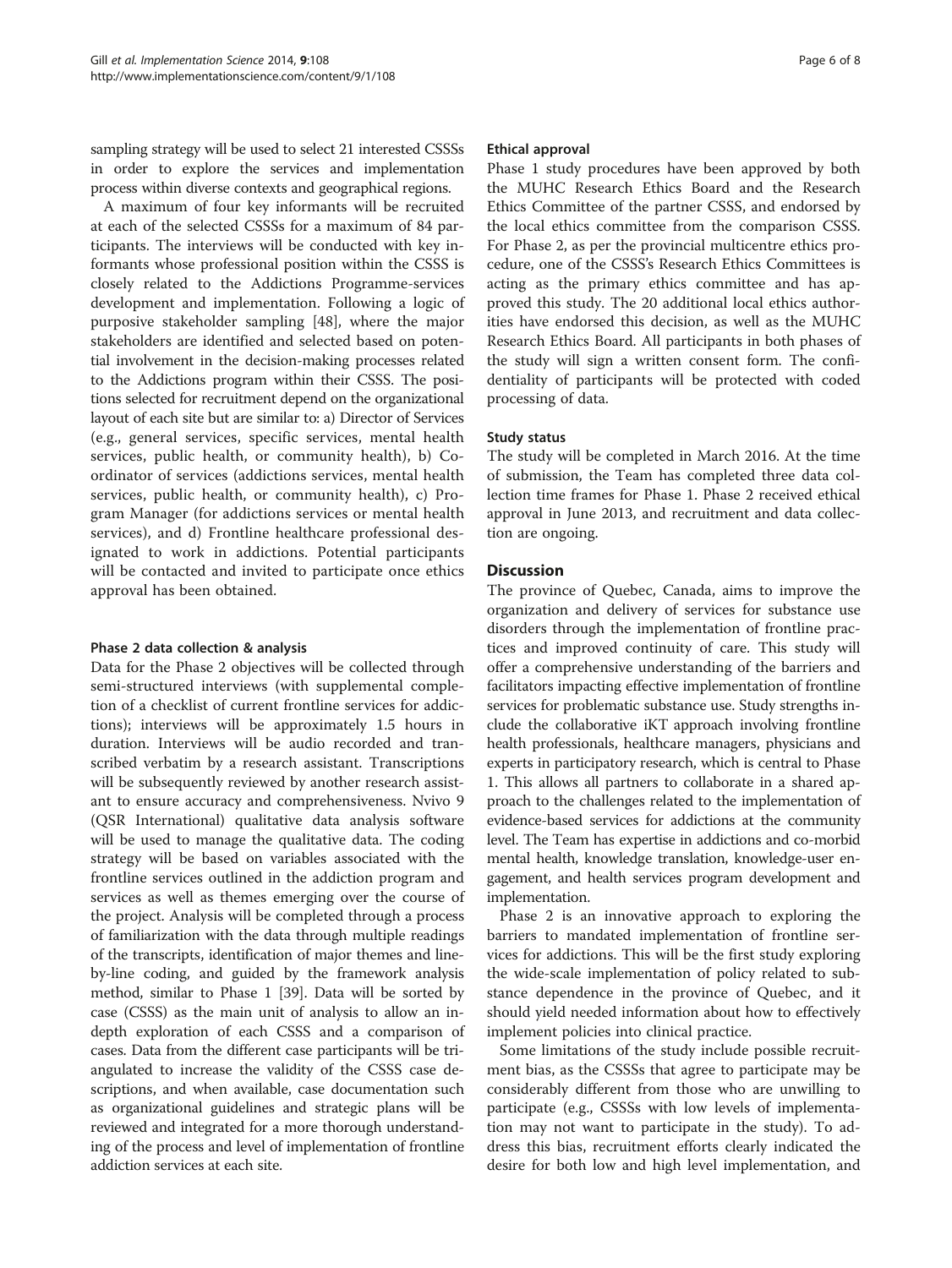<span id="page-6-0"></span>efforts have been made to recruit sites with a range of services. Given that this research is conducted in the CSSS and their local community services centres in Quebec, Canada, the transferability of findings to other frontline healthcare settings may not be applicable. The Team attempted to increase generalizability of findings for the Quebec healthcare system by including organizations from 13 different healthcare regions within the province. Lastly, the qualitative data collected will rely on self-report of the current practices and services. Given the multiple clinical settings with various administrative systems, it was not feasible for this study to collect quantitative data of clinical services provided at each site. This type of information would provide valuable supplementary data on the level and efficacy of services implemented and could be a potential direction for future research.

The CSSS in Quebec, Canada, have been mandated to make significant efforts to implement frontline services for screening and early intervention for substance use disorders. Although the adoption of EBP for substance use problems is an identified priority in Quebec's healthcare policies, there are extensive implementation challenges. Without further understanding of the real-time challenges (and possible need for additional and sustained implementation support), the potential public health benefit of wide-scale screening and early intervention may not be realized. This study has the potential to impact public health by developing a better understanding of the local barriers and facilitators to improving implementation of effective practices addressing addictions in frontline health services.

#### **Endnotes**

Substances refer to all categories of licit and illicit psychotropic drugs including alcohol, cannabis, benzodiazepines, dissociative anaesthetics, psychostimulants (cocaine, amphetamines), opiates (heroin, pain killers), etc.

<sup>b</sup>The MSSS does not use the term screening ('dépistage') in relation to substance abuse and addictions but reserves that term for purely 'physical health' screening. The MSSS uses two terms, 'repérage' and 'détection': repérage is the systematic screening of all clients requesting care at the CSSS, while detection is the assessment conducted following a positive screening during repérage [\[25,26\]](#page-7-0).

#### Abbreviations

APC: Addictions Program Coordinator; BI: Brief interventions; CIHR: Canadian Institutes of Health Research; CRPAT: Second line addictions treatment centres; CSSS: Centre de Santé et de Services Sociaux, Health and Social Services Centres; EBP: Evidence-based practice; EBPAS: Evidence-Based Practice Attitude Scale; iKT: Integrated knowledge translation; MSSS: Ministry of Health and Social Services of Quebec; MUHC: McGill University Health Centre; ORC: Organizational Readiness for Change; PRAM: Participatory Research at McGill; RAMQ: Régie de l'assurance maladie du Québec.

#### Competing interests

The authors declare that they have no competing interests.

#### Authors' contributions

All authors read and approved the final manuscript.

#### Acknowledgements

This protocol was developed by members of the CIHR Team in Substance Abuse Treatment. This study is supported by a team grant from the Canadian Institutes of Health Research (CIHR), SAF-94815. We would like to thank all the healthcare professionals, managers and staff at the CSSSs for their participation, knowledge and support during this project.

#### Other members of the CIHR Team in Substance Abuse Treatment

Antonis Paraherakis, Katie Boodhoo, Serge Maynard Addictions Unit, McGill University Health Centre, 1547 Pine Avenue West, Montreal, Quebec, Canada

Marlene Yuen, Donald Desrosiers, Anita Cugliandro

Centre de Santé et de Services Sociaux de la Montagne, 1801 boulevard De Maisonneuve Ouest, 6<sup>e</sup> étage Montréal, Québec, Canada

Jon Salsberg

Participatory Research at McGill, Department of Family Medicine, McGill University, 5858 Chemin de la Côte-des-Neiges, 3rd floor, Montreal, Quebec, Canada

#### Author details

<sup>1</sup> Addictions Unit, McGill University Health Centre, 1547 Pine Avenue West Montreal, Quebec, Canada. <sup>2</sup>Psychiatry Department, McGill University, 1033 Pine Avenue West, Montreal, Quebec, Canada. <sup>3</sup>Centre de Santé et de Services Sociaux de la Montagne, 1801 Boulevard de Maisonneuve Ouest, 6e étage, Montréal, Québec, Canada. <sup>4</sup>Participatory Research at McGill Department of Family Medicine, McGill University, 5858 Chemin de la Côte-des-Neiges, 3rd floor, Montreal, Quebec, Canada.

#### Received: 22 July 2014 Accepted: 11 August 2014 Published: 20 August 2014

#### References

- 1. Trends and Statistics- Costs of Substance Abuse. [\[http://www.drugabuse.](http://www.drugabuse.gov/related-topics/trends-statistics#costs) [gov/related-topics/trends-statistics#costs](http://www.drugabuse.gov/related-topics/trends-statistics#costs)]
- 2. Rehm J, Gnam W, Popova S, Baliunas D, Brochu S, Fischer B, Patra J, Sarnocinska-Hart A, Taylor B: The costs of alcohol, illegal drugs, and tobacco in Canada, 2002. J Stud Alcohol Drugs 2007, 68:886.
- 3. Weisner C, Parthasarathy S, Moore C, Mertens JR: Individuals receiving addiction treatment: are medical costs of their family members reduced? Addiction 2010, 105:1226–1234.
- 4. Mundt MP: Analyzing the costs and benefits of brief intervention. Alcohol Res Health 2006, 29:34–36.
- 5. McCollister KE, French MT: The relative contribution of outcome domains in the total economic benefit of addiction interventions: a review of first findings. Addiction 2003, 98:1647–1659.
- 6. Anderson P, Kaner E, Wutzke S, Funk M, Heather N, Wensing M, Grol R, Gual A, Pas L, WHO Brief Intervention Study Group: Attitudes and managing alcohol problems in general practice: an interaction analysis based on findings from a WHO collaborative study. Alcohol Alcohol 2004, 39:351–356.
- 7. Edlund MJ, Unutzer J, Wells KB: Clinician screening and treatment of alcohol, drug, and mental problems in primary care: results from healthcare for communities. Med Care 2004, 42:1158–1166.
- 8. Neushotz LA, Fitzpatrick JJ: Improving substance abuse screening and intervention in a primary care clinic. Arch Psychiatr Nurs 2008, 22:78–86.
- 9. Ballesteros J, Duffy JC, Querejeta I, Arino J, Gonzalez-Pinto A: Efficacy of brief interventions for hazardous drinkers in primary care: systematic review and meta-analyses. Alcohol Clin Exp Res 2004, 28:608–618.
- 10. Alcohol screening, brief intervention and referral: helping patients reduce alcohol-related risks and harms. [\[http://www.sbir-diba.ca\]](http://www.sbir-diba.ca)
- 11. Heather N: WHO Collaborative Project on Identification and Management of Alcohol-Related Problems in Primary Health Care. Report on Phase IV: Development of Country-Wide Strategies for Implementing Early Identification and Brief Intervention in Primary Health Care. Geneva: WHO; 2006.